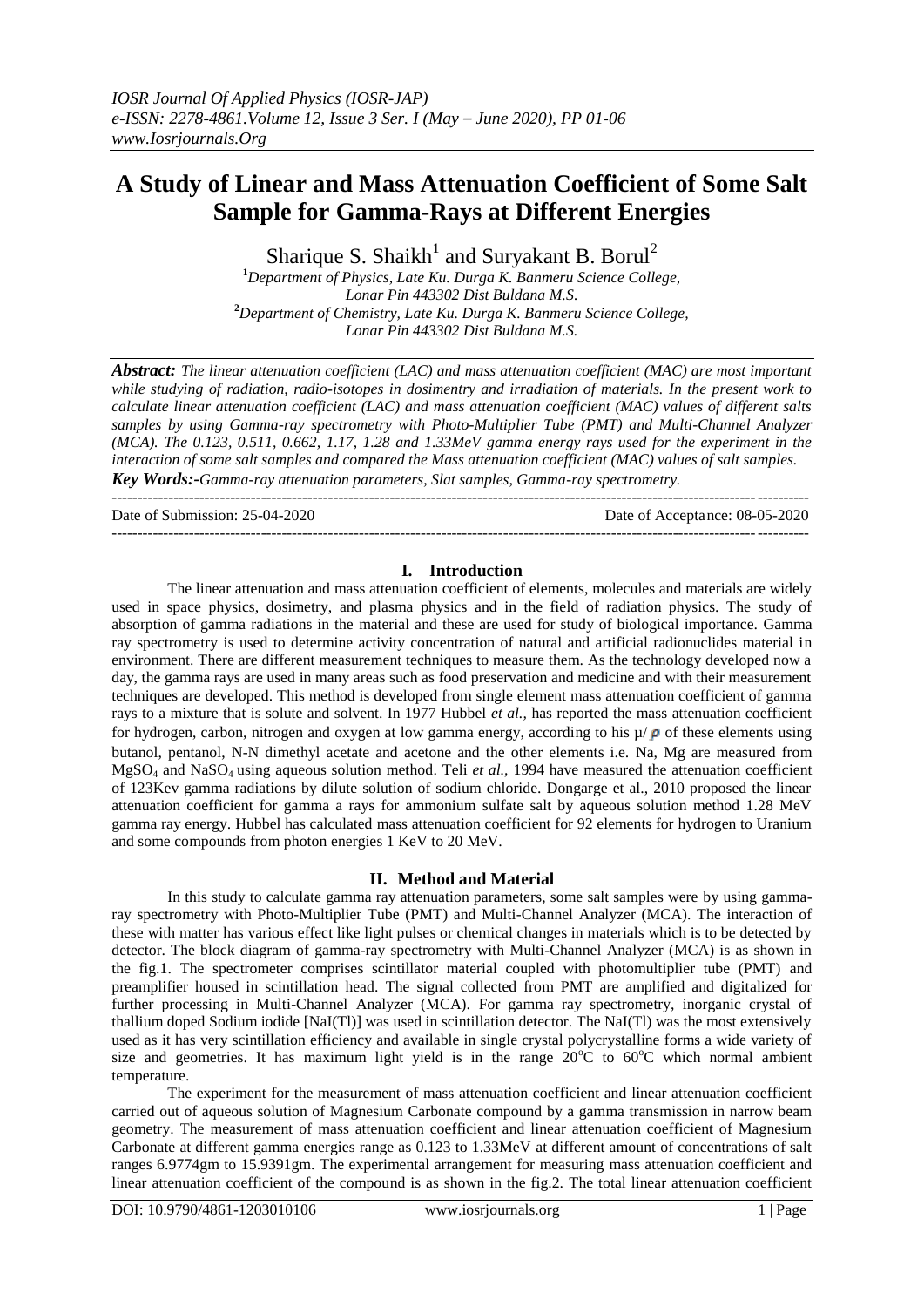$\mu$ /p (cm<sup>-1</sup>) and mass attenuation coefficient  $\mu$ /p (cm<sup>2</sup>/gm) of the absorber are related by the standard exponential law.

I=Io e<sup>-
$$
\mu
$$
th and  
I=Io exp [ $\mu / \rho^{(Ph)}$ ]</sup>

Since Io, I are proportional to the gross area under the photo-peak of interest. A cylindrical container of internal radius r cm, the density of the solution of mass m and height h cm in the container is given by  $p=m / \pi r^2$ therefore the equation as-

$$
I = Io \exp\left[\frac{\mu}{a} + \frac{m}{\pi r^2}\right]
$$

From above equation  $(\mu / \rho)'$  as-

$$
\left(\frac{\pi}{\rho}\right)' = \frac{\pi r^2}{m} \ln\left[\frac{l_o}{l}\right)
$$

By using this graphical equation calculate the value  $\frac{\pi}{\rho}$  from slope.

The gross area of selected region of interest in accumulated spectrum for 1800 sec was used for calculations. The data of measured linear attenuation coefficient of Magnesium Carbonate at different gamma energies range as 0.123, 0.511, 0.662, 1.17, 1.28 and 1.33MeV at different concentration range 6.9774 gm to 15.9391gm as shown in table 1, 2, 3,4,5 and 6.

The block diagram of gamma-ray spectrometry with Multi-Channel Analyzer (MCA) is as shown in the fig.1.



The experimental arrangement for measuring mass attenuation coefficient and linear attenuation coefficient of the compound is as shown in the fig.2.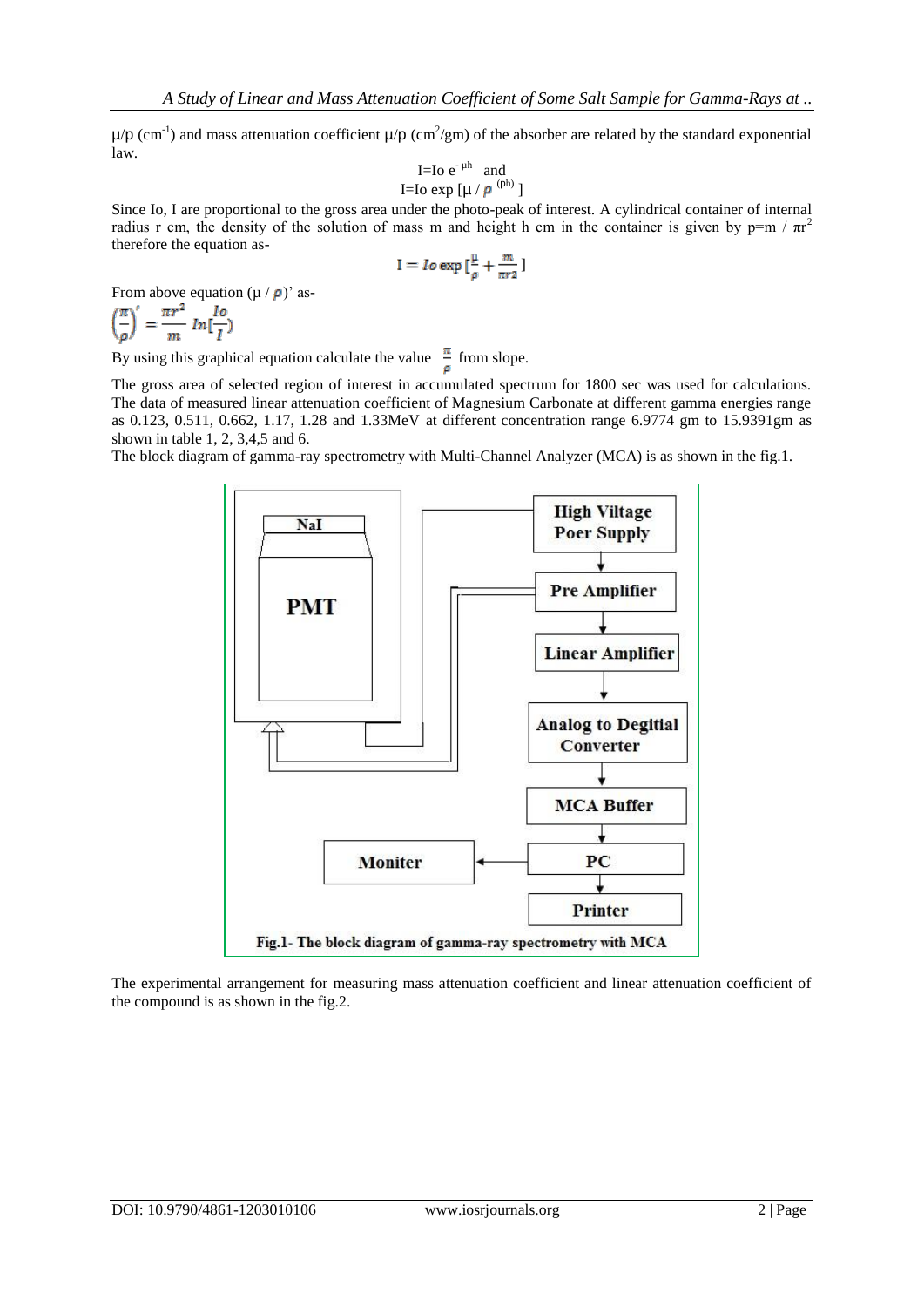

## **III. Results and Discussion**

The experimental observations were made for the measurement of measured linear attenuation coefficient and mass attenuation coefficient of Magnesium Carbonate. The gross area of selected region of interest in accumulated spectrum for 1800 sec was used for calculations. The mass attenuation coefficient  $\left(\frac{\mu}{\sigma}\right)$  was estimated from the linear attenuation coefficient of Magnesium Carbonate. The data of measured linear

attenuation coefficient of Magnesium Carbonate at different gamma energies range as 0.123, 0.511, 0.662, 1.17, 1.28 and 1.33MeV at different concentration range 6.9774 gm to 15.9391gm as shown in table 1, 2, 3,4,5 and 6. The percent deviations between experimental and theoretical values of mass attenuation coefficient  $(\frac{\mu}{\epsilon})$  are

showing good agreement, as shown in table7.

The measured values of linear attenuation coefficient  $\mu c$  (cm<sup>-1</sup>) at different gamma energies.

|                      | ******                      | $\frac{1}{2}$ |                   |         |
|----------------------|-----------------------------|---------------|-------------------|---------|
| m(gm)<br>$m=m_c+m_w$ | $I_0, I$<br><b>1800 Sec</b> | Ln(Io/I)      | $m_c/m$<br>x-axis | v-axis  |
| 0.0000               | 10056                       |               |                   |         |
| 6.9774               | 7723                        | 0.26397       | 0.28661           | 0.15761 |
| 7.9710               | 7373                        | 0.31034       | 0.25081           | 0.16215 |
| 8.9693               | 7128                        | 0.34414       | 0.22297           | 0.15985 |
| 9.9652               | 6928                        | 0.37260       | 0.20068           | 0.15577 |
| 10.9611              | 6529                        | 0.43238       | 0.18242           | 0.16431 |
| 11.9572              | 6287                        | 0.46969       | 0.16728           | 0.16367 |
| 12.9521              | 6018                        | 0.51341       | 0.15441           | 0.16515 |
| 13.9430              | 5819                        | 0.54704       | 0.14339           | 0.16341 |
| 14.9447              | 5689                        | 0.56963       | 0.13380           | 0.15877 |
| 15.9391              | 5487                        | 0.60579       | 0.12547           | 0.15835 |

| Table-1- Gamma ray energy 0.123 MeV |  |  |  |
|-------------------------------------|--|--|--|
|                                     |  |  |  |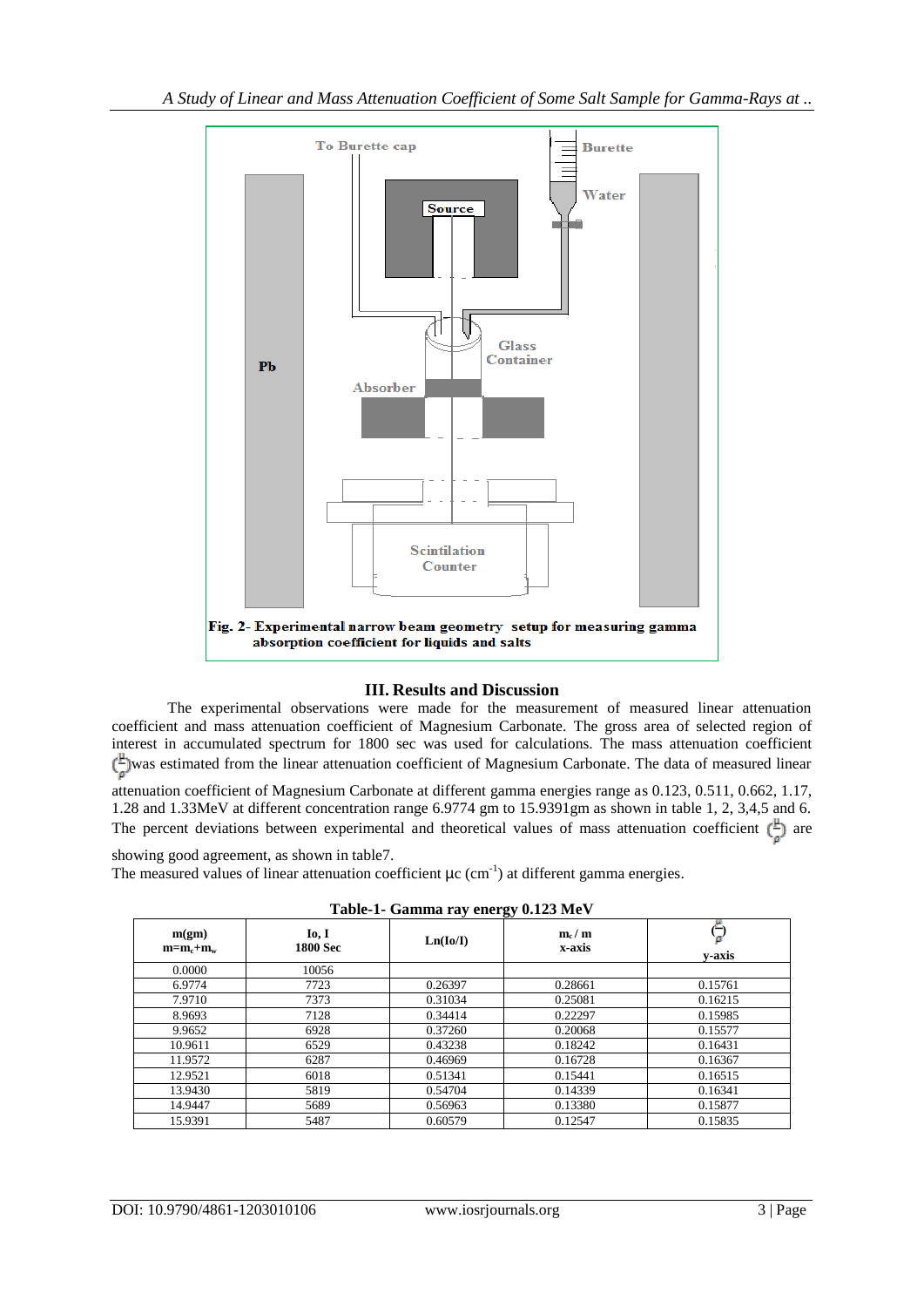| Table-2- Gallinia ray energy 0.311 MeV |                          |          |                   |         |  |  |
|----------------------------------------|--------------------------|----------|-------------------|---------|--|--|
| m(gm)<br>$m=m_c+m_w$                   | Io, I<br><b>1800 Sec</b> | Ln(Io/I) | $m_c/m$<br>x-axis | v-axis  |  |  |
| 0.0000                                 | 17398                    |          |                   |         |  |  |
| 6.9774                                 | 14803                    | 0.16153  | 0.28660           | 0.06944 |  |  |
| 7.9710                                 | 17636                    | 0.17287  | 0.25079           | 0.09032 |  |  |
| 8.9693                                 | 14287                    | 0.19701  | 0.22299           | 0.91151 |  |  |
| 9.9652                                 | 14026                    | 0.21544  | 0.20070           | 0.09008 |  |  |
| 10.9611                                | 13539                    | 0.25078  | 0.18240           | 0.09529 |  |  |
| 11.9572                                | 13278                    | 0.27025  | 0.16728           | 0.09418 |  |  |
| 12.9521                                | 13034                    | 0.28879  | 0.15440           | 0.09289 |  |  |
| 13.9430                                | 12826                    | 0.30488  | 0.14339           | 0.09107 |  |  |
| 14.9447                                | 12328                    | 0.34448  | 0.13380           | 0.09602 |  |  |
| 15.9391                                | 12037                    | 0.36837  | 0.12548           | 0.09629 |  |  |

## **Table-2- Gamma ray energy 0.511 MeV**

## **Table-3- Gamma ray energy 0.662 MeV**

| m(gm)<br>$m=m_c+m_w$ | Io, I<br><b>1800 Sec</b> | Ln(Io/II) | $\mathbf{m}_c / \mathbf{m}$<br>x-axis | —<br>y-axis |
|----------------------|--------------------------|-----------|---------------------------------------|-------------|
| 0.0000               | 13278                    |           |                                       |             |
| 6.9774               | 11649                    | 0.13089   | 0.28663                               | 0.07815     |
| 7.9710               | 11288                    | 0.16237   | 0.25078                               | 0.08482     |
| 8.9693               | 11028                    | 0.18567   | 0.22297                               | 0.08624     |
| 9.9652               | 10826                    | 0.20416   | 0.20069                               | 0.08535     |
| 10.9611              | 10725                    | 0.21353   | 0.18240                               | 0.08113     |
| 11.9572              | 10528                    | 0.23207   | 0.16729                               | 0.08088     |
| 12.9521              | 10289                    | 0.25503   | 0.15441                               | 0.08503     |
| 13.9430              | 10098                    | 0.27377   | 0.14339                               | 0.08178     |
| 14.9447              | 9802                     | 0.30352   | 0.13379                               | 0.08460     |
| 15.9391              | 9648                     | 0.31936   | 0.12548                               | 0.08348     |

## **Table-4- Gamma ray energy 1.17 MeV**

| m(gm)<br>$m=m_c+m_w$ | Io, I<br><b>1800 Sec</b> | Ln(Io/II) | $m_c/m$<br>x-axis | –<br>v-axis |
|----------------------|--------------------------|-----------|-------------------|-------------|
| 0.0000               | 12087                    |           |                   |             |
| 6.9774               | 10814                    | 0.11129   | 0.28661           | 0.06945     |
| 7.9710               | 10727                    | 0.11937   | 0.25076           | 0.06235     |
| 8.9693               | 10527                    | 0.13819   | 0.22299           | 0.06414     |
| 9.9652               | 10384                    | 0.15196   | 0.20070           | 0.06349     |
| 10.9611              | 10198                    | 0.16994   | 0.18240           | 0.06457     |
| 11.9572              | 9982                     | 0.19135   | 0.16728           | 0.06668     |
| 12.9521              | 9898                     | 0.19980   | 0.15440           | 0.06426     |
| 13.9430              | 9754                     | 0.21445   | 0.14339           | 0.06406     |
| 14.9447              | 9532                     | 0.23748   | 0.13379           | 0.06619     |
| 15.9391              | 9367                     | 0.25494   | 0.12548           | 0.06664     |

#### **Table-5- Gamma ray energy 1.28 MeV**

| m(gm)<br>$m=m_c+m_w$ | Io, I<br><b>1800 Sec</b> | Ln(Io/I) | $\mathbf{m}_c / \mathbf{m}$<br>x-axis | r—<br>v-axis |
|----------------------|--------------------------|----------|---------------------------------------|--------------|
| 0.0000               | 9825                     |          |                                       |              |
| 6.9774               | 8902                     | 0.09865  | 0.28657                               | 0.05889      |
| 7.9710               | 8726                     | 0.11862  | 0.25074                               | 0.06196      |
| 8.9693               | 8658                     | 0.12992  | 0.22301                               | 0.06036      |
| 9.9652               | 8525                     | 0.14193  | 0.20702                               | 0.05934      |
| 10.9611              | 8409                     | 0.15563  | 0.18241                               | 0.05914      |
| 11.9572              | 8208                     | 0.17982  | 0.16727                               | 0.06266      |
| 12.9521              | 8197                     | 0.18116  | 0.15439                               | 0.05827      |
| 13.9430              | 8027                     | 0.20212  | 0.14340                               | 0.06038      |
| 14.9447              | 7925                     | 0.21491  | 0.13379                               | 0.05990      |
| 15.9391              | 7768                     | 0.23492  | 0.12547                               | 0.06140      |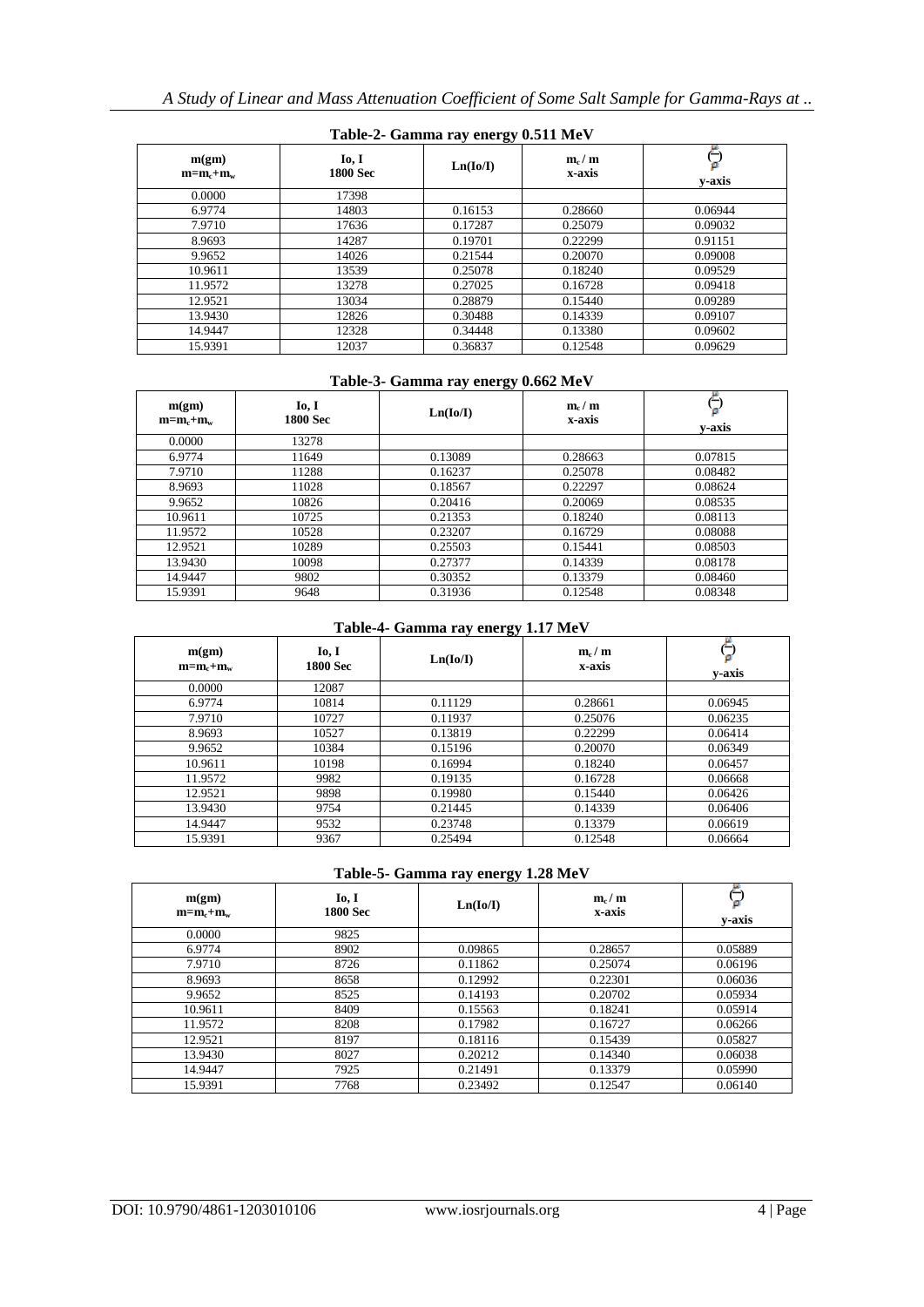| $\frac{1}{2}$        |                   |           |                                       |         |  |
|----------------------|-------------------|-----------|---------------------------------------|---------|--|
| m(gm)<br>$m=m_c+m_w$ | Io, I<br>1800 Sec | Ln(Io/II) | $\mathbf{m}_c / \mathbf{m}$<br>x-axis | v-axis  |  |
| 0.0000               | 9956              |           |                                       |         |  |
| 6.9774               | 9063              | 0.09398   | 0.28657                               | 0.05610 |  |
| 7.9710               | 8849              | 0.11787   | 0.25072                               | 0.06156 |  |
| 8.9693               | 8730              | 0.13141   | 0.22300                               | 0.06105 |  |
| 9.9652               | 8668              | 0.13854   | 0.20068                               | 0.05792 |  |
| 10.9611              | 8539              | 0.15353   | 0.18242                               | 0.05834 |  |
| 11.9572              | 8423              | 0.16721   | 0.16728                               | 0.05827 |  |
| 12.9521              | 8352              | 0.18772   | 0.15438                               | 0.06037 |  |
| 13.9430              | 8193              | 0.19490   | 0.14340                               | 0.05822 |  |
| 14.9447              | 8037              | 0.21412   | 0.13380                               | 0.05968 |  |
| 15.9391              | 7926              | 0.22803   | 0.12548                               | 0.05960 |  |

| Table-6- Gamma ray energy 1.33 MeV |  |  |  |
|------------------------------------|--|--|--|
|                                    |  |  |  |

The percent deviations between experimental and theoretical values of mass attenuation coefficient  $\left(\frac{\mu}{\sigma}\right)$  are follows

| Table-7- Mass attenuation coefficient for Magnesium Carbonate. |                     |                    |                  |  |  |
|----------------------------------------------------------------|---------------------|--------------------|------------------|--|--|
| <b>Energy</b>                                                  | <b>Experimental</b> | <b>Theoretical</b> | $\frac{0}{0}$    |  |  |
| (MeV)                                                          | values              | <b>Values</b>      | <b>Deviation</b> |  |  |
| 0.1230                                                         | 0.14780             | 0.15632            | 5.32693          |  |  |
| 0.5110                                                         | 0.08604             | 0.08640            | 0.41205          |  |  |
| 0.6620                                                         | 0.07655             | 0.07700            | 0.58442          |  |  |
| 1.1700                                                         | 0.05835             | 0.05870            | 0.59284          |  |  |
| 1.2800                                                         | 0.05799             | 0.05607            | $-3.42530$       |  |  |
| 1.3300                                                         | 0.05488             | 0.05503            | 0.27260          |  |  |



**Fig.3-** Graph of Energy V/S experimental and Theoretical values of  $\binom{p}{n}$  for Magnesium Carbonate

## **IV. Conclusion**

In the present research work experimental measurement of linear and mass attenuation coefficient of Magnesium Carbonate at different gamma energies range as 0.123, 0.511, 0.662, 1.17, 1.28 and 1.33MeV. The validity of the exponential absorption law for gamma radiation in solution, also as in solids and provide a new method for the determination of linear attenuation coefficient  $\mu$ c (cm<sup>-1</sup>) and mass attenuation coefficient  $(\perp)$  for

soluble substance. The method used is simple and avoids the need of preparation of pure crystalline compound for experiment thereby saving time and expenditure. The obtained results are in good agreement.